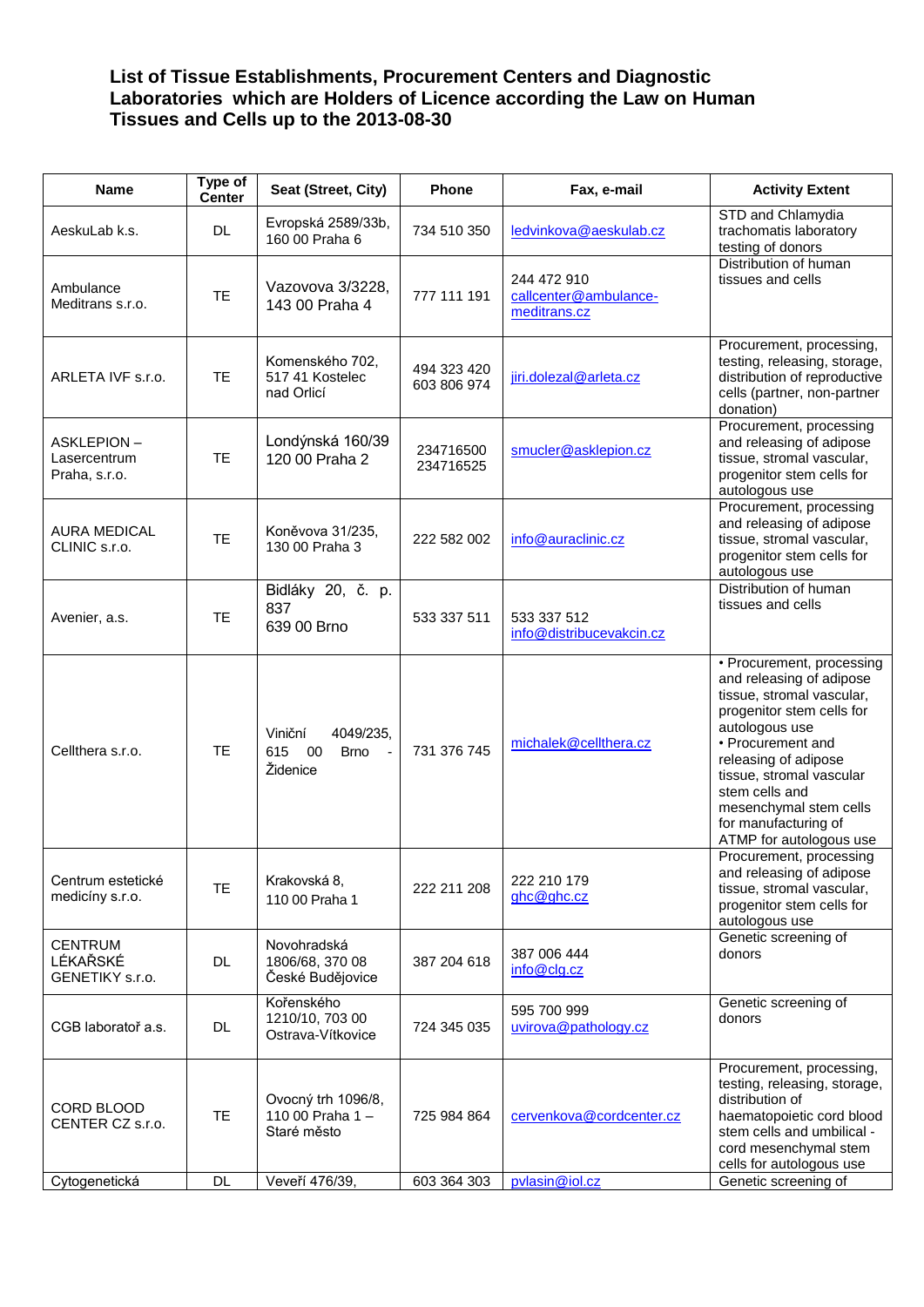| laboratoř Brno,                                 |                        | 602 00 Brno                                                        |             |                                       | donors                                                                                                                                                                                                                                                                                                                                                                                                                                                                                                                                                                                                                                                                                                                                                                                                                                                                                                                                                                                       |
|-------------------------------------------------|------------------------|--------------------------------------------------------------------|-------------|---------------------------------------|----------------------------------------------------------------------------------------------------------------------------------------------------------------------------------------------------------------------------------------------------------------------------------------------------------------------------------------------------------------------------------------------------------------------------------------------------------------------------------------------------------------------------------------------------------------------------------------------------------------------------------------------------------------------------------------------------------------------------------------------------------------------------------------------------------------------------------------------------------------------------------------------------------------------------------------------------------------------------------------------|
| s.r.o.<br>Česká genetická<br>banka spol. s r.o. | <b>TZ</b>              | Mezi vodami 205,<br>143 00 Praha 4 -<br>Modřany                    | 270 003 580 | 225 152 036<br>info@genetickabanka.cz | Procurement, processing,<br>testing, releasing, storage,<br>distribution of<br>haematopoietic cord blood                                                                                                                                                                                                                                                                                                                                                                                                                                                                                                                                                                                                                                                                                                                                                                                                                                                                                     |
| Český národní<br>registr dárců dřeně            | <b>TE</b>              | Na Roudné<br>123/212,                                              | 377 103 722 | 377 103 719                           | stem cells for autologous<br>use<br>Distribution of allogeneic<br>haematopoietic stem cells                                                                                                                                                                                                                                                                                                                                                                                                                                                                                                                                                                                                                                                                                                                                                                                                                                                                                                  |
| 0.p.s.                                          |                        | 301 00 Plzeň                                                       |             | koza@fnplzen.cz                       | (BM, PB, UC) and donor<br>lymfocytes<br>Procurement, processing,                                                                                                                                                                                                                                                                                                                                                                                                                                                                                                                                                                                                                                                                                                                                                                                                                                                                                                                             |
| EuroFertil CZ, a.s.                             | <b>TE</b>              | Hrušovská 2678/20,<br>702 00 Ostrava                               | 602 846 850 | jaros.tom@centrum.cz                  | testing, releasing, storage,<br>distribution of reproductive<br>cells (partner, non-partner<br>donation)                                                                                                                                                                                                                                                                                                                                                                                                                                                                                                                                                                                                                                                                                                                                                                                                                                                                                     |
| <b>EUROPE IVF</b><br>International s.r.o.       | TE                     | Nad Výšinkou<br>2868/2, 150 00<br>Praha 5, Smíchov                 | 602 290 114 | david.kult@volny.cz                   | Procurement, processing,<br>testing, releasing, storage,<br>distribution of reproductive<br>cells (partner, non-partner<br>donation)                                                                                                                                                                                                                                                                                                                                                                                                                                                                                                                                                                                                                                                                                                                                                                                                                                                         |
| Fakultní nemocnice<br>Brno                      | TE<br>PC               | Jihlavská 340/20,<br>625 00 Brno -<br>Bohunice                     | 532 231111  | fnbrno@fnbrno.cz                      | • Procurement,<br>processing, testing,<br>releasing, storage,<br>distribution of reproductive<br>cells (partner, non-partner<br>donation)<br>• Procurement of<br>musculosceletal, skin,<br>parathyreoidal tissue,<br>haematopoietic stem cells,<br>• Procurement of<br>musculosceletal tissue<br>and cartilage for<br>manufacturing of<br>medicinal product for<br>allogeneic use and ATMP<br>for autologous use<br>• Procurement,<br>processing, testing,<br>releasing, storage,<br>distribution of allogeneic<br>haematopoietic stem cells<br>and lymfocytes donor<br>• Storage and distribution<br>of partner reproductive<br>cells, autologous<br>haematopoietic cord blood<br>cells, musculosceletal<br>tissue of deceased donors<br>• Distribution of<br>musculosceletal, skin and<br>cartilage tissue,<br>parathyreiodal tissue and<br>cornea of deceased<br>donors<br>• Procurement and<br>releasing of BM and<br>periferal mononuclear<br>cells for manufacturing of<br><b>ATMP</b> |
| Fakultní nemocnice<br>Hradec Králové            | <b>TE</b><br><b>DL</b> | Sokolská 581,<br>500 05 Hradec<br>Králové – Nový<br>Hradec Králové | 495 831 111 | 495 512 346<br>prymula@fnhk.cz        | • Procurement,<br>processing, testing,<br>releasing, storage,<br>distribution of autologous<br>haematopoietic cells from<br>bone marrow, periferal<br>blood, cord blood and<br>autologous                                                                                                                                                                                                                                                                                                                                                                                                                                                                                                                                                                                                                                                                                                                                                                                                    |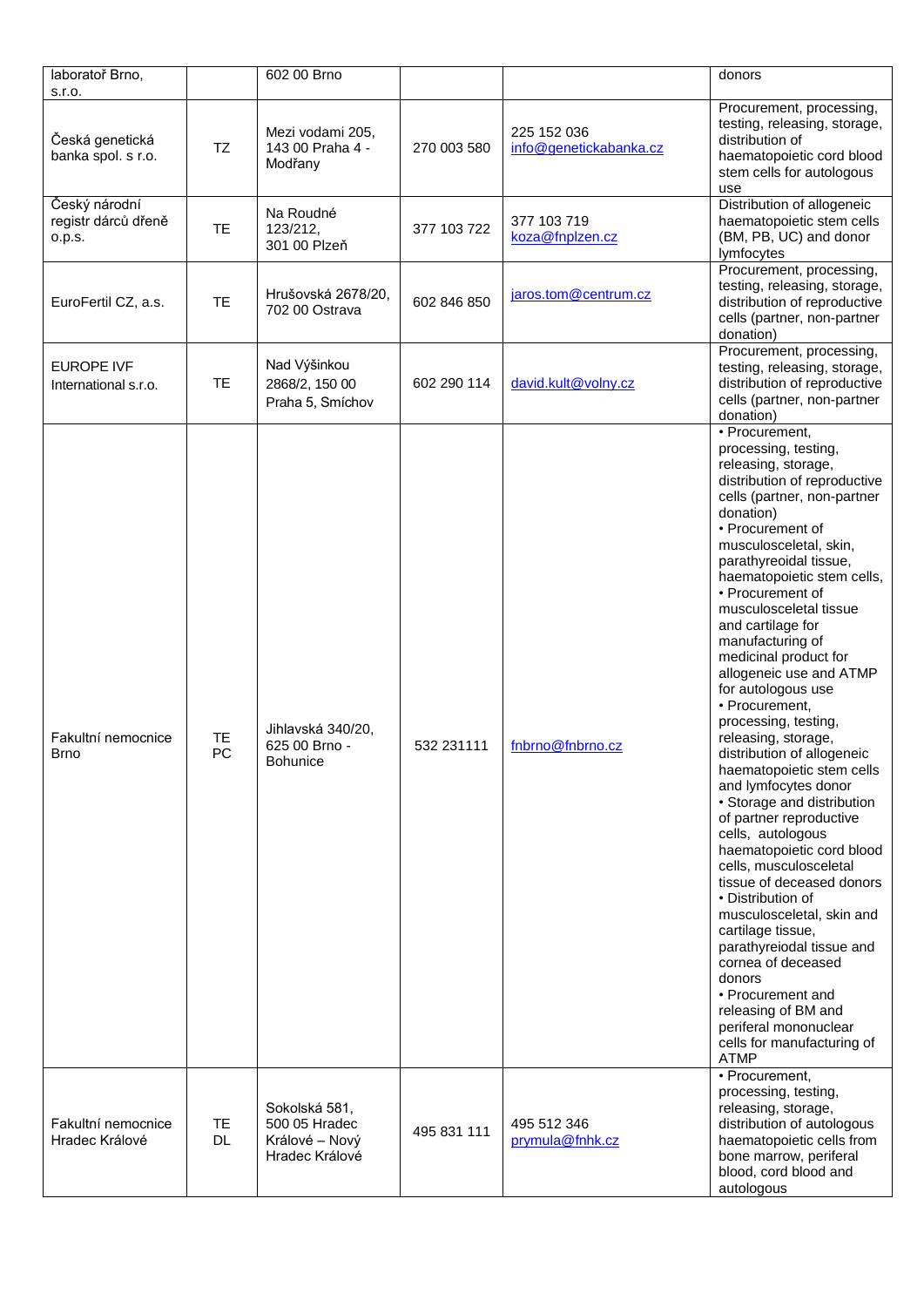|                                              |                       |                                  |             |                                   | musculosceletal tissue<br>• procurement,<br>processing, testing,<br>releasing, storage,<br>distribution of reproductive<br>cells (partner sperm only)<br>• procurement,<br>processing, testing,<br>releasing, storage,<br>distribution of allogeneic<br>musculosceletal tissue,<br>skin, haematopoietic cells<br>from bone marrow,<br>periferal blood, cord<br>blood, donor lymphocytes,<br>placenta, umbilical<br>vessels<br>• procurement, releasing<br>of autologous cartilage for<br>manufacturing of ATMP<br>• procurement,<br>processing, testing,<br>releasing, storage,<br>distribution of<br>musculosceletal, skin,<br>cardiovascular tissue from<br>deceased donors<br>• STD laboratory testing of<br>donors |
|----------------------------------------------|-----------------------|----------------------------------|-------------|-----------------------------------|------------------------------------------------------------------------------------------------------------------------------------------------------------------------------------------------------------------------------------------------------------------------------------------------------------------------------------------------------------------------------------------------------------------------------------------------------------------------------------------------------------------------------------------------------------------------------------------------------------------------------------------------------------------------------------------------------------------------|
| Fakultní nemocnice<br>Královské<br>Vinohrady | TE<br><b>DL</b>       | Šrobárova 50, 100<br>34 Praha 10 | 267 162 200 | 267 312 664                       | • Procurement, storage of<br>autologous haematopoetic<br>stem cells from periferal<br>blood<br>• procurement,<br>processing, testing,<br>releasing, storage,<br>distribution of ocular<br>tissues including STD<br>laboratory testing of<br>donors (only anti-HBc)<br>• procurement of<br>autologous cord blood<br>• procurement of<br>autologous cartilage for<br>manufacturing of ATMP<br>• procurement,<br>processing, testing,<br>releasing, storage,<br>distribution of amniotic<br>membrane                                                                                                                                                                                                                      |
| Fakultní nemocnice<br>v Motole               | TE<br><b>DL</b><br>PC | V Úvalu 84,<br>150 06 Praha 5    | 224 433 531 | 224 433 525<br>reditel@fnmotol.cz | • Procurement,<br>processing, testing,<br>releasing, storage,<br>distribution of reproductive<br>cells (partner, non-partner<br>donation)<br>• Chlamydia trachomatis<br>laboratory testing and<br>genetic screening of<br>donors;<br>• Procurement,<br>processing, testing,<br>releasing, storage,<br>distribution of<br>musculosceletal tissue<br>(allogeneic and<br>autologous) and<br>cardiovascular tissue from<br>deceased donors<br>• procurement, releasing                                                                                                                                                                                                                                                     |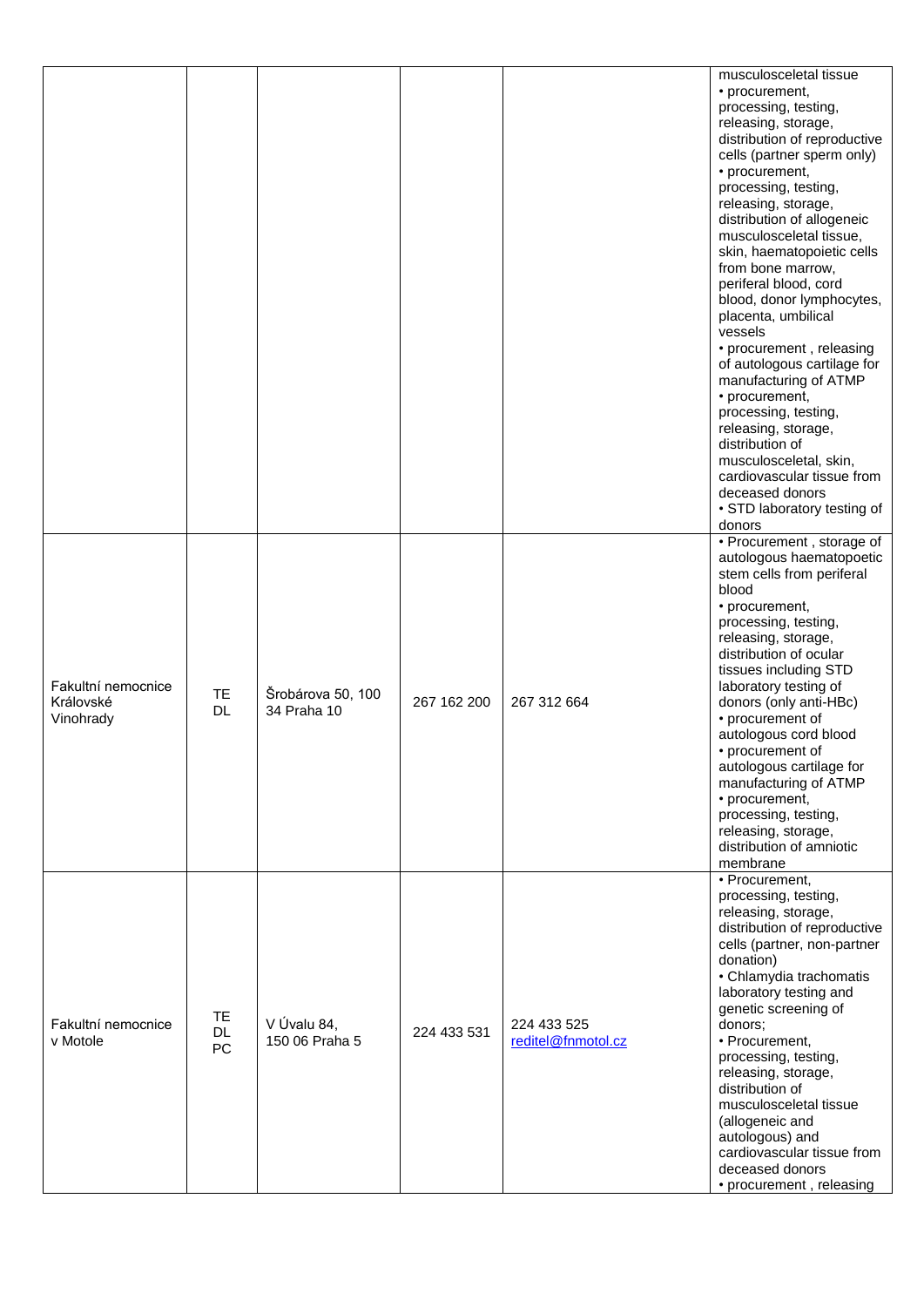|                               |                        |                                                    |                            |                                        | of autologous cartilage for<br>manufacturing of ATMP                                                                                                                                                                                                                                                                                                                                                                                                                                                                                                                                              |
|-------------------------------|------------------------|----------------------------------------------------|----------------------------|----------------------------------------|---------------------------------------------------------------------------------------------------------------------------------------------------------------------------------------------------------------------------------------------------------------------------------------------------------------------------------------------------------------------------------------------------------------------------------------------------------------------------------------------------------------------------------------------------------------------------------------------------|
| Fakultní nemocnice<br>Olomouc | DL.<br><b>TE</b>       | I.P.Pavlova 6,<br>775 20 Olomouc                   | 588 443 151<br>588 442 848 | 585 413 841<br>radomir.maracek@fnol.cz | · Chlamydia trachomatis<br>laboratory testing of<br>donors and genetic<br>screening of donors<br>• Procurement,<br>processing, testing,<br>releasing, storage,<br>distribution of reproductive<br>cells (partner, non-partner<br>donation)<br>• Procurement,<br>processing, testing,<br>releasing, storage,<br>distribution of bone tissue<br>• Procurement.<br>processing, testing,<br>releasing, storage,<br>distribution of allogeneic<br>and autologous<br>haematopoetic stem cells<br>(BM, PB) and donors<br>lymfocytes                                                                      |
| Fakultní nemocnice<br>Ostrava | <b>TE</b>              | 17. listopadu 1790/5,<br>708 52 Ostrava-<br>Poruba | 597 371 111                | 596 917 340<br>posta@fno.cz            | Procurement, processing,<br>testing, releasing of<br>autologous bone marrow<br>stem cells for direct use                                                                                                                                                                                                                                                                                                                                                                                                                                                                                          |
| Fakultní nemocnice<br>Plzeň   | TE<br>DL<br>PC         | Dr. E.Beneše 13,<br>305 99 Plzeň - Bory            | 377 402 221                | 377 441 850<br>kunova@fnplzen.cz       | • Procurement,<br>processing, testing,<br>releasing, storage,<br>distribution of allogeneic<br>and autologous<br>haematopoetic stem cells<br>(BM, PB) and donors<br>lymfocytes<br>• Procurement,<br>processing, testing,<br>releasing, storage of<br>allogeneic and autologous<br>musculosceletal tissue<br>• Procurement and<br>releasing of allogeneic<br>and autologous bone<br>marrow for manufacturing<br>of ATMP<br>• Genetic screening of<br>donors<br>• Chlamydia trachomatis<br>laboratory testing of<br>donors<br>• Procurement of<br>autologous cartilage for<br>manufacturing of ATMP |
| Fertimed s.r.o.               | <b>TE</b><br><b>DL</b> | Boleslavova 2/246,<br>772 00 Olomouc               | 585 224 128                | 585 233 140<br>sobek@fertimed.cz       | Procurement, processing,<br>testing, releasing, storage,<br>distribution of reproductive<br>cells (partner, non-partner<br>donation), genetic<br>screening of donors and<br>Chlamydia trachomatis<br>laboratory testing of<br>donors                                                                                                                                                                                                                                                                                                                                                              |
| Genetika Plzeň<br>s.r.o.      | <b>DL</b>              | Parková 1254/11a,<br>326 00 Plzeň -<br>Černice     | 739 067 611                | 377 241 529<br>losan@genetika-plzen.cz | Genetic screening of<br>donors                                                                                                                                                                                                                                                                                                                                                                                                                                                                                                                                                                    |
| GENNET s.r.o.                 | <b>TE</b><br>DL.       | Kostelní 9/292.<br>170 00 Praha 7                  | 602 284 228                | matej.stejskal@gennet.cz               | Procurement, processing,<br>testing, releasing, storage,<br>distribution of reproductive                                                                                                                                                                                                                                                                                                                                                                                                                                                                                                          |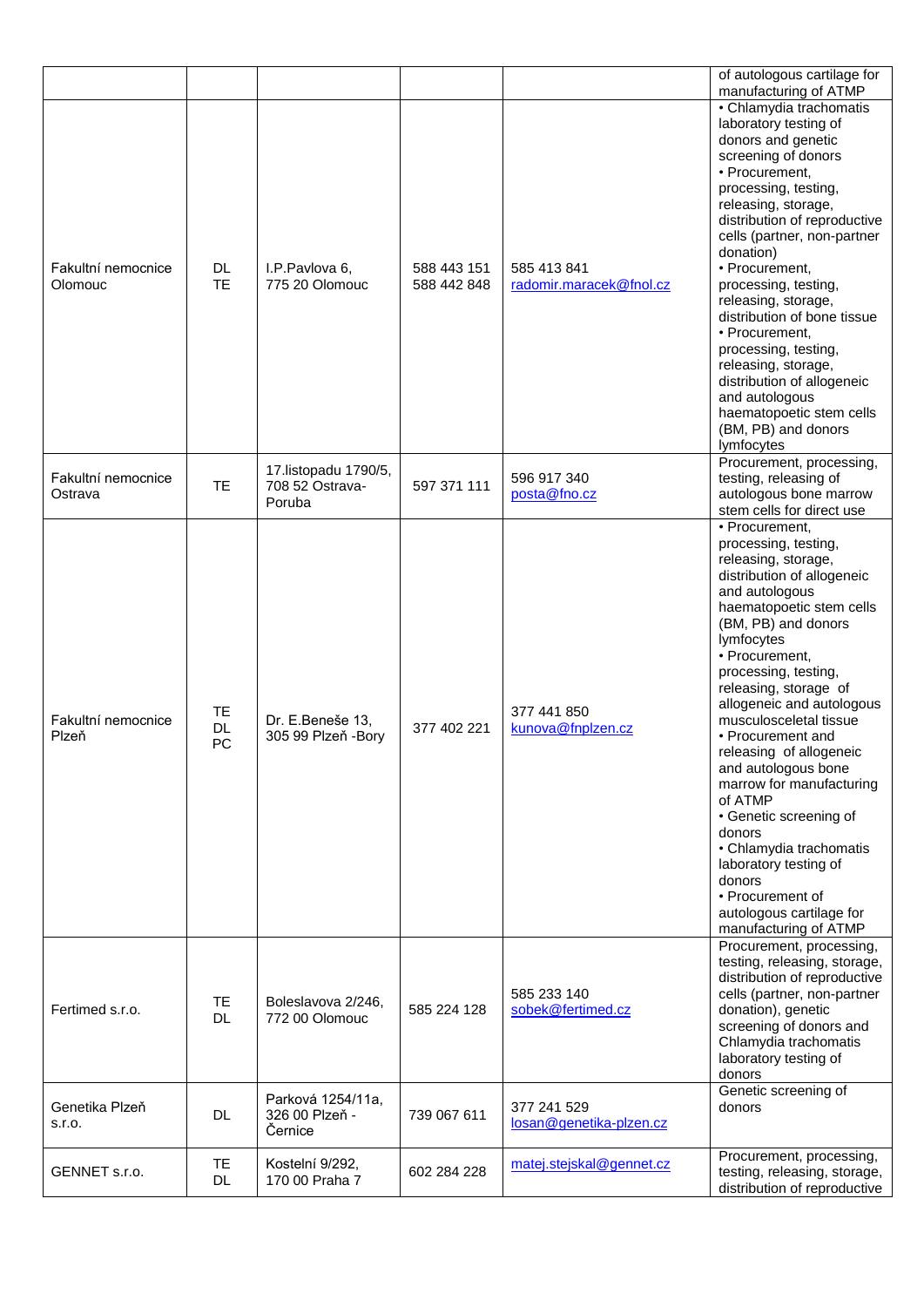|                                                      |                 |                                                            |                        |                                                   | cells (partner, non-partner<br>donation) and genetic<br>screening of donors                                                                                                                                                                                                                                                                                                                                   |
|------------------------------------------------------|-----------------|------------------------------------------------------------|------------------------|---------------------------------------------------|---------------------------------------------------------------------------------------------------------------------------------------------------------------------------------------------------------------------------------------------------------------------------------------------------------------------------------------------------------------------------------------------------------------|
| GEST IVF s.r.o.,<br>člen koncernu                    | <b>TE</b>       | Nad Buďánkami II<br>2087/24,<br>150 00 Praha 5,<br>Smíchov | 257212516<br>257212518 | 257212517<br>info@gest.cz                         | Procurement, processing,<br>testing, releasing, storage,<br>distribution of reproductive<br>cells (partner, non-partner<br>donation)                                                                                                                                                                                                                                                                          |
| GENvia s.r.o.                                        | <b>DL</b>       | Karlovo náměstí<br>325/7,<br>120 00 Praha 2,<br>Nové Město | 721 669 444            | genvia@volny.cz                                   | Genetic screening of<br>donors                                                                                                                                                                                                                                                                                                                                                                                |
| <b>GYNCENTRUM</b><br>OSTRAVA s.r.o.                  | <b>TE</b>       | Šmeralova 27,<br>702 00 Ostrava 1                          | 596 120 685            | 596 120 686<br>gyncentrum@gyncentrum.com          | Procurement, processing,<br>testing, releasing, storage,<br>distribution of reproductive<br>cells (partner, non-partner<br>donation)                                                                                                                                                                                                                                                                          |
| GYNEM s.r.o.                                         | <b>TZ</b>       | Na Ořechovce<br>576/7, 160 00<br>Praha 6 -<br>Střešovice   | 602 331 866            | info@gynem.cz                                     | Procurement, processing,<br>testing, releasing, storage,<br>distribution of reproductive<br>cells (partner, non-partner<br>donation)                                                                                                                                                                                                                                                                          |
| CHAMBON s.r.o.                                       | <b>DL</b>       | Huťská 1294,<br>27201 Kladno                               | 732 517 266            | pekovas@post.cz                                   | Chlamydia trachomatis<br>laboratory testing of<br>donors                                                                                                                                                                                                                                                                                                                                                      |
| IFCOR-99 s.r.o.                                      | <b>DL</b>       | Viniční 235,<br>615 00 Brno                                | 516 419 497            | flekf@ifcor.cz<br>zaplatalova@ifcor.cz            | STD and Chlamydia<br>trachomatis laboratory<br>testing of donors                                                                                                                                                                                                                                                                                                                                              |
| IMALAB s.r.o.                                        | DL              | U Lomu 638,<br>760 01 Zlín                                 | 602 303 098            | 577 001 637<br>loucky@imalab.cz                   | STD and Chlamydia<br>trachomatis laboratory<br>testing of donors and<br>genetic screening of<br>donors                                                                                                                                                                                                                                                                                                        |
| IMUNO s.r.o.                                         | <b>DL</b>       | Osvobození 1138,<br>431 11 Jirkov                          | 474 650 704            | 474 650 717<br>pacak@imuno.cz                     | STD and Chlamydia<br>trachomatis laboratory<br>testing of donors                                                                                                                                                                                                                                                                                                                                              |
| Institut klinické a<br>experimentální<br>medicíny    | <b>TE</b>       | Vídeňská 1958/9,<br>140 21 Praha 4                         | 261 364 000            | 261 362 805<br>jan.maly@ikem.cz                   | • Procurement,<br>processing, testing,<br>releasing of autologous<br>stem cells from periferal<br>blood for direct use<br>• procurement,<br>processing, testing,<br>releasing of autologous<br>stem cells from bone<br>marrow for direct use<br>· distribution of allogeneic<br>and autologous<br>haematopoetic stem cells<br>from bone marrow,<br>periferal blood and cord<br>blood and donors<br>lymfocytes |
| Institut reprodukční<br>medicíny a genetiky<br>S.I.O | TE<br><b>DL</b> | Bělehradská<br>1042/14,<br>360 01 Karlovy Vary             | 353 433 950            | 353 433 952<br>office@ivf-karlovyvary.cz          | Procurement, processing,<br>testing, releasing, storage,<br>distribution of reproductive<br>cells (partner, non-partner<br>donation) and genetic<br>screening of donors                                                                                                                                                                                                                                       |
| Institute of Applied<br>Biotechnologies a.s.         | DL.             | Tymiánová 619/14,<br>101 00 Praha 10                       | 255 700 885            | 272 701 742<br>novotna@iabio.cz<br>iabio@iabio.cz | STD and Chlamydia<br>trachomatis laboratory<br>testing of donors                                                                                                                                                                                                                                                                                                                                              |
| ISCARE I.V.F a.s.                                    | <b>TE</b>       | Jankovcova<br>1569/2c,<br>170 00 Praha 7                   | 234 770 245            | 234 770 295<br>iscare@iscare.cz                   | Procurement, processing,<br>testing, releasing, storage,<br>distribution of reproductive<br>cells (partner, non-partner<br>donation)                                                                                                                                                                                                                                                                          |
| IVF Clinic a.s.                                      | <b>TE</b>       | 1328/6,<br>Horní Lán<br>Nová Ulice                         | 774 006 700            | stepan.machac@reprofit.cz                         | Procurement, processing,<br>testing, releasing, storage,                                                                                                                                                                                                                                                                                                                                                      |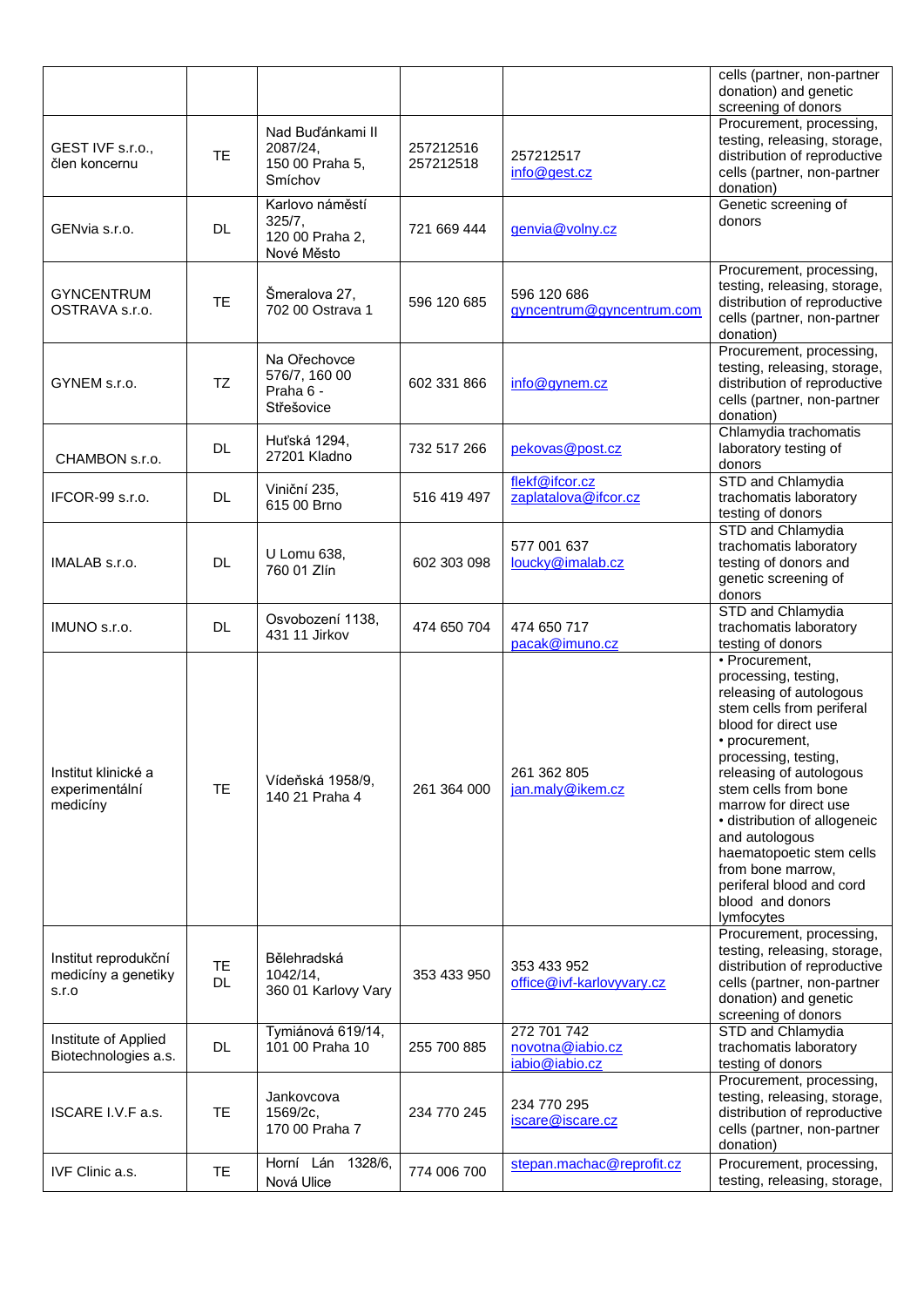|                                                                   |           | 779 00 Olomouc                                        |                            |                                       | distribution of reproductive<br>cells (partner, non-partner                                                                                                                                                                                                                                                                                                                                                                                                |
|-------------------------------------------------------------------|-----------|-------------------------------------------------------|----------------------------|---------------------------------------|------------------------------------------------------------------------------------------------------------------------------------------------------------------------------------------------------------------------------------------------------------------------------------------------------------------------------------------------------------------------------------------------------------------------------------------------------------|
| <b>IVF CUBE SE</b>                                                | <b>TE</b> | Evropská 178,<br>160 00 Praha 6                       | 220 303 870                | 220 303 899<br>info@ivf-cube.eu       | donation)<br>Procurement, processing,<br>testing, releasing, storage,<br>distribution of reproductive<br>cells (partner, non-partner<br>donation)                                                                                                                                                                                                                                                                                                          |
| <b>IVF Czech Republic</b><br>s.r.o.                               | <b>TE</b> | Zámečnická 2.<br>602 00 Brno                          | 577 005 922                | 577 005 924<br>tvrdonova@crmzlin.cz   | Procurement, processing,<br>testing, releasing, storage,<br>distribution of reproductive<br>cells (partner, non-partner<br>donation)                                                                                                                                                                                                                                                                                                                       |
| <b>IVF Zentren</b><br>Prof.Zech-Pilsen<br>s.r.o.                  | <b>TE</b> | B.Smetany 167/2,<br>301 00 Plzeň                      | 377 279 350                | 377 279 352<br>office@ivf-institut.cz | Procurement, processing,<br>testing, releasing, storage,<br>distribution of reproductive<br>cells (partner, non-partner<br>donation)                                                                                                                                                                                                                                                                                                                       |
| Karlovarská krajská<br>nemocnice a.s.                             | <b>TE</b> | Bezručova 19, 360<br>66 Karlovy Vary                  | 359 882 650                | 359 882 656<br>geo@c-box.cz           | Procurement, processing,<br>testing, releasing, storage<br>of bone tissue                                                                                                                                                                                                                                                                                                                                                                                  |
| Krajská zdravotní,<br>a.s.                                        | TE        | Sociální péče<br>3316/12A,<br>401 13 Ústí n.<br>Labem | 477 114 106                | 477 114 900<br>sekretariatgr@kzcr.eu  | Procurement, processing,<br>testing, releasing, storage<br>of bone tissue                                                                                                                                                                                                                                                                                                                                                                                  |
| KRYO s.r.o.                                                       | TE        | Průmyslová 2053,<br>594 01 Velké<br>Meziříčí          | 602 311 893<br>251 642 390 | 251 642 390<br>kryo@kryo.cz           | Storage and distribution of<br>human tissues and cells                                                                                                                                                                                                                                                                                                                                                                                                     |
| Laboratoř forenzní<br>genetiky spol., s.r.o.                      | <b>DL</b> | Tvrdého 2a, 602 00<br><b>Brno</b>                     | 602 581 828                | tomas.pexa@email.cz                   | Genetic screening of<br>donors                                                                                                                                                                                                                                                                                                                                                                                                                             |
| Laboratoře AGEL<br>a.s.                                           | DL.       | Revoluční 2214/35,<br>741 01 Nový Jičín               | 724 977 890                | marta.hynarova@lab-agel.cz            | STD and Chlamydia<br>trachomatis laboratory<br>testing of donors                                                                                                                                                                                                                                                                                                                                                                                           |
| Laboratoře<br>Euromedic s.r.o.                                    | DL.       | Poznaňská 461,<br>180 00 Praha 8                      | 731 619 059                | pokorna@laboratore.eu                 | STD laboratory testing of<br>donors                                                                                                                                                                                                                                                                                                                                                                                                                        |
| MeDiLa spol. s r.o.                                               | <b>DL</b> | Štrosova 239,<br>Bílé Předměstí,<br>530 03 Pardubice  | 466 610 260                | 466 265 390<br>jezdinsky@medila.cz    | STD and Chlamydia<br>trachomatis laboratory<br>testing of donors                                                                                                                                                                                                                                                                                                                                                                                           |
| MUDr. Iva<br>Bělobrádková                                         | <b>DL</b> | Na Biřičce 360/2a,<br>500 08 Hradec<br>Králové        | 494 940 164                | info@genetikapardubice.cz             | Genetic screening of<br>donors                                                                                                                                                                                                                                                                                                                                                                                                                             |
| MUDr. Konstantin<br>Čaplygin,<br>Centrum asistované<br>reprodukce | <b>TE</b> | Revoluční 531,<br>738 01 Frýdek-<br>Místek            | 558 624 368                | carfmster@gmail.com                   | Procurement of<br>reproductive cells (only<br>partner), testing,<br>processing and release of<br>sperm for direct use (only<br>partner)                                                                                                                                                                                                                                                                                                                    |
| Národní Tkáňové<br>Centrum a.s.                                   | <b>TE</b> | Palachovo náměstí<br>726/2, 625 00 Brno               | 511 180 701                | 511 180 700<br>natic@natic.cz         | • Procurement,<br>processing, testing,<br>releasing, storage,<br>distribution of tissues from<br>deceased donors<br>(musculosceletal, skin,<br>ocular)<br>• procurement,<br>processing, testing,<br>releasing, storage,<br>distribution of<br>musculosceletal tissue for<br>manufacturing of<br>medicinal product<br>• processing, testing,<br>releasing, storage,<br>distribution of amniotic<br>membrane for allogeneic<br>use<br>• processing, testing, |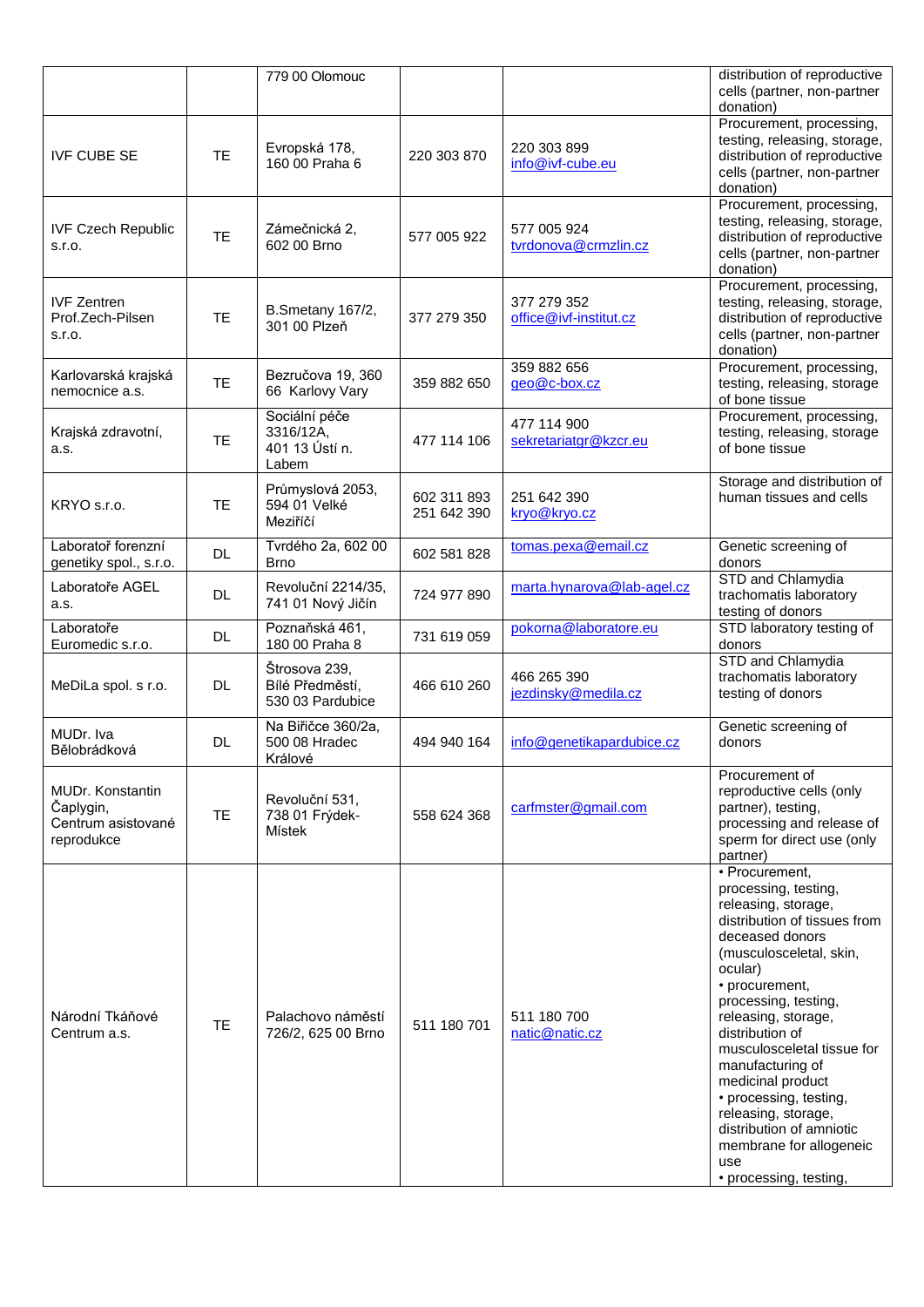|                                                                           |                        |                                                     |             |                                            | releasing, storage,<br>distribution of tissues and<br>cells for autologous use<br>(haematopoetic stem cells<br>from bone marrow,<br>periferal blood and cord<br>blood; musculosceletal<br>tissue; parathyreoidal<br>tissue)<br>• procurement, releasing<br>of autologous cartilage for<br>manufacturing of ATMP<br>• procurement of<br>autologous cord blood |
|---------------------------------------------------------------------------|------------------------|-----------------------------------------------------|-------------|--------------------------------------------|--------------------------------------------------------------------------------------------------------------------------------------------------------------------------------------------------------------------------------------------------------------------------------------------------------------------------------------------------------------|
| NATALART s.r.o.                                                           | <b>TE</b>              | alej Svobody<br>659/29,<br>323 00 Plzeň             | 373 300 122 | natalart@natalart.cz                       | Procurement, processing,<br>testing, releasing, storage,<br>distribution of reproductive<br>cells (partner, non-partner<br>donation)                                                                                                                                                                                                                         |
| Nemocnice<br>Havlíčkův Brod,<br>příspěvková<br>organizace                 | <b>TE</b>              | Husova 2624,<br>580 22 Havlíčkův<br><b>Brod</b>     | 569 472 200 | 569 421 982<br>ptacekz@seznam.cz           | Procurement, processing,<br>testing, releasing, storage<br>of bone tissue                                                                                                                                                                                                                                                                                    |
| Nemocnice Jihlava,<br>příspěvková<br>organizace                           | TE<br>PC               | Vrchlického 59.<br>586 01 Jihlava                   | 567 157 111 | 567 301 212<br>sekretariat@nemji.cz        | • Procurement,<br>processing, testing,<br>releasing, storage of<br>bone tissue<br>• Procurement of<br>autologous cord blood<br>haematopoetic stem cells                                                                                                                                                                                                      |
| Nemocnice<br>Jindřichův Hradec,<br>a.s.                                   | <b>TE</b>              | U Nemocnice<br>380/III, 377 38<br>Jindřichův Hradec | 384 376 134 | 384 321 534<br>sekretariat@hospitaljh.cz   | Procurement, processing,<br>testing, releasing, storage<br>of bone tissue                                                                                                                                                                                                                                                                                    |
| Nemocnice<br>Pelhřimov,<br>příspěvková<br>organizace                      | <b>TE</b>              | Slovanského<br>bratrství 710,<br>393 38 Pelhřimov   | 565 355 111 | 565 324 645<br>hospital@hospital-pe.cz     | Procurement, processing,<br>testing, releasing, storage<br>of bone tissue                                                                                                                                                                                                                                                                                    |
| Nemocnice Třebíč,<br>příspěvková<br>organizace                            | <b>TE</b><br>DL        | Purkyňovo náměstí<br>2,<br>674 01 Třebíč            | 568 809 233 | mpink@nem-tr.cz                            | Procurement, processing,<br>testing, releasing, storage<br>of bone tissue and<br>laboratory testing of<br>donors                                                                                                                                                                                                                                             |
| NEMOS SOKOLOV<br>S.I.O.                                                   | <b>TE</b>              | Za Císařským<br>mlýnem 1115/2,<br>170 00 Praha 7    | 352 520 348 | 352 520 252<br>pavla.dvorakova@nemosok.cz  | Procurement, processing,<br>testing, releasing, storage<br>of bone tissue                                                                                                                                                                                                                                                                                    |
| Oblastní nemocnice<br>Kladno a.s.,<br>nemocnice<br>Středočeského<br>kraje | <b>TE</b>              | Vančurova 1548,<br>272 59 Kladno                    | 312 606 140 | 312 606 318<br>info@nemocnicekladno.cz     | Procurement, processing,<br>testing, releasing, storage<br>of bone tissue                                                                                                                                                                                                                                                                                    |
| Oblastní nemocnice<br>Rychnov n.<br>Kněžnou a.s.                          | <b>TE</b><br><b>DL</b> | Jiráskova 506,<br>516 23 Rychnov n.<br>Kněžnou      | 494 502 111 | 494 534 275                                | Procurement, processing,<br>testing, releasing, storage<br>of bone tissue and<br>laboratory testing of<br>donors                                                                                                                                                                                                                                             |
| OmniLab s.r.o.                                                            | <b>DL</b>              | Jeseniova 780/101,<br>130 00 Praha 3                | 777 023 122 | zival@omnilab.cz                           | STD laboratory testing of<br>donors                                                                                                                                                                                                                                                                                                                          |
| Pardubická krajská<br>nemocnice, a.s.                                     | TE<br>DL.              | Kyjevská 44,<br>532 03 Pardubice                    | 466 011 103 | 466 650 536<br>info@nemocnice-pardubice.cz | • Procurement,<br>processing, testing,<br>releasing, storage of<br>musculosceletal tissue<br>• laboratory testing of<br>donors (only anti-HBc)                                                                                                                                                                                                               |
| <b>Prague Fertility</b><br>Centre s.r.o.                                  | <b>TE</b>              | Milady Horákové<br>386/63,<br>170 00 Praha 7-       | 602 461 992 | daniel.hlinka@seznam.cz                    | Procurement, processing,<br>testing, releasing, storage,<br>distribution of reproductive                                                                                                                                                                                                                                                                     |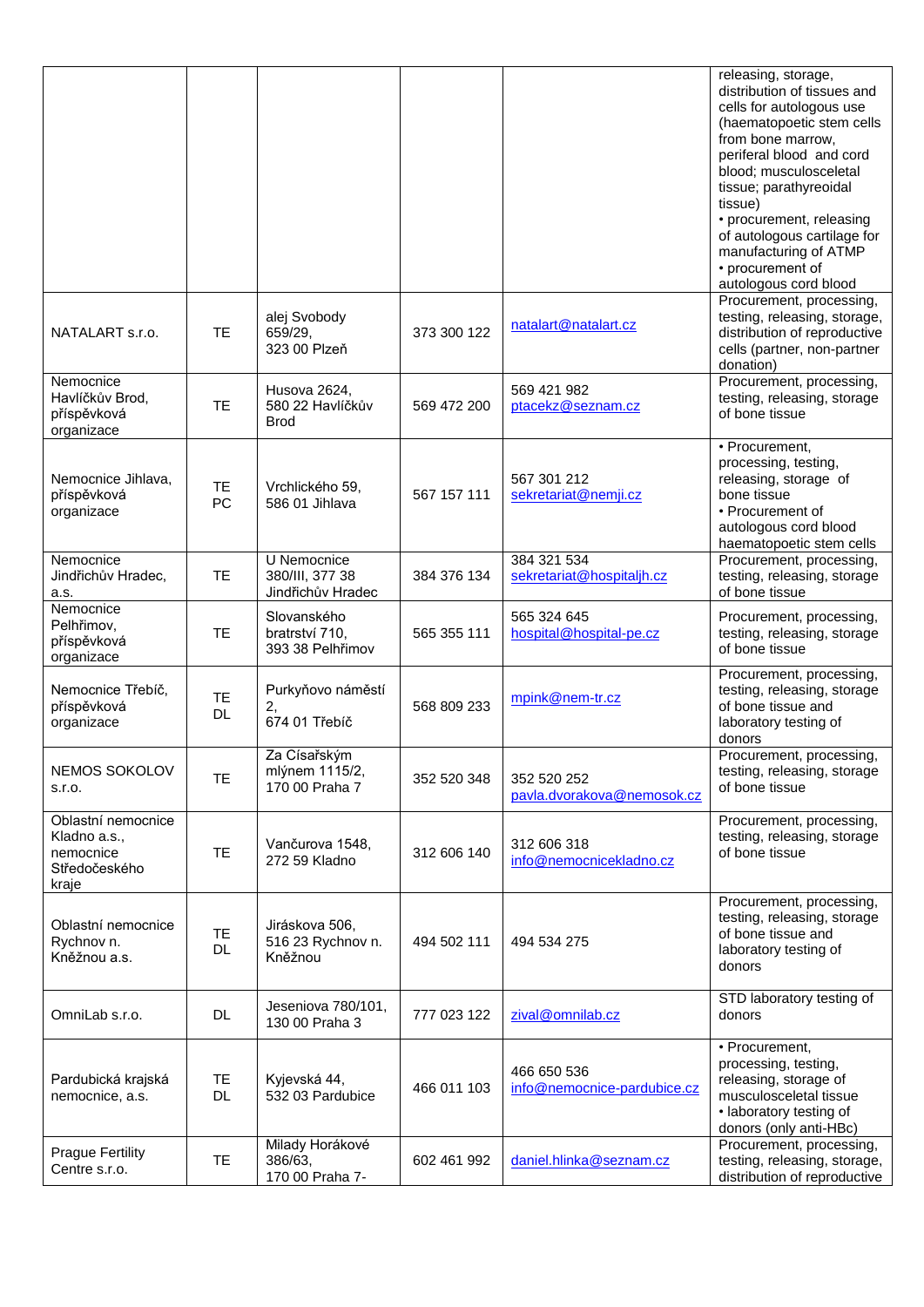|                                                                                             |           | Holešovice                                         |             |                                                   | cells (partner, non-partner                                                                                                                                                                                                     |
|---------------------------------------------------------------------------------------------|-----------|----------------------------------------------------|-------------|---------------------------------------------------|---------------------------------------------------------------------------------------------------------------------------------------------------------------------------------------------------------------------------------|
|                                                                                             |           | Kotíkovská 17, 19,                                 | 377 182 338 | zjerabek@privamed.cz                              | donation)<br>STD laboratory testing of                                                                                                                                                                                          |
| PRIVAMED a.s.                                                                               | DL        | 323 00 Plzeň                                       |             |                                                   | donors                                                                                                                                                                                                                          |
| PRONATAL Nord<br>S.I.O.                                                                     | <b>TE</b> | Bílinská 1509/6,<br>451 01 Teplice                 | 417 531 110 | 417 531 110<br>info@pronatalnord.cz               | Procurement, processing,<br>testing, releasing, storage,<br>distribution of reproductive<br>cells (partner, non-partner<br>donation)                                                                                            |
| <b>PRONATAL Plus</b><br>S.I.O.                                                              | <b>TE</b> | Čínská 888/4, 160<br>00 Praha-Bubeneč              | 226 218 190 | 226 218 191<br>pronatalplus@pronatalplus.cz       | Procurement, processing,<br>testing, releasing, storage,<br>distribution of reproductive<br>cells (partner, non-partner<br>donation)                                                                                            |
| PRONATAL Repro<br>S.r.o.                                                                    | <b>TE</b> | Na Dlouhé mezi<br>$12/4$ ,<br>147 00 Praha 4       | 386 354 890 | info@pronatalrepro.cz                             | Procurement, processing,<br>testing, releasing, storage,<br>distribution of reproductive<br>cells (partner, non-partner<br>donation)                                                                                            |
| PRONATAL Spa<br>S.I.O.                                                                      | <b>TE</b> | Rumunská 1,<br>360 01 Karlovy Vary                 | 353 224 170 | 353 224 401<br>pronatalspa@pronatalspa.cz         | Procurement, processing,<br>testing, releasing, storage,<br>distribution of reproductive<br>cells (partner, non-partner<br>donation)                                                                                            |
| PRONATAL,<br>společnost<br>s ručením<br>omezeným                                            | TE<br>DL  | Na Dlouhé mezi<br>12/4,<br>147 00 Praha 4          | 261 711 606 | 261 711 585<br>pronatal@mbox.vol.cz               | Procurement, processing,<br>testing, releasing, storage,<br>distribution of reproductive<br>cells (partner, non-partner<br>donation), STD,<br>Chlamydia trachomatis<br>laboratory testing and<br>genetic screening of<br>donors |
| PRVNÍ PRIVÁTNÍ<br><b>CHIRURGICKÉ</b><br>CENTRUM spol.<br>s r.o., Sanatorium<br><b>SANUS</b> | TE        | Labská kotlina<br>I/1220, 500 02<br>Hradec králové | 495 757 188 | 495 523 427<br>jstepan@email.cz                   | Procurement, processing,<br>testing, releasing, storage,<br>distribution of reproductive<br>cells (partner, non-partner<br>donation)                                                                                            |
| Reprofit<br>International s.r.o.                                                            | TE        | Provazníkova<br>1241/23,<br>613 00 Brno            | 774 464 190 | koudelka@reprofit.cz                              | Procurement, processing,<br>testing, releasing, storage,<br>distribution of reproductive<br>cells (partner, non-partner<br>donation)                                                                                            |
| ReproGenesis a.s.                                                                           | <b>TE</b> | Palackého třída<br>924/105,<br>612 00 Brno         | 734 766 304 | 530 338 888<br>blahova@reprogenesis.cz            | Procurement, processing,<br>testing, releasing, storage,<br>distribution of reproductive<br>cells (partner, non-partner<br>donation)                                                                                            |
| REPROMEDA s.r.o.                                                                            | TE<br>DL  | Viniční 235,<br>615 00 Brno                        | 533 306 351 | 533 306 350<br>kvesela@repromeda.cz               | Procurement, processing,<br>testing, releasing, storage,<br>distribution of reproductive<br>cells (partner, non-partner<br>donation) and genetic<br>screening of donors                                                         |
| RNDr. Zdeněk<br>Čecháček, s.r.o.                                                            | <b>DL</b> | Bratislavská 183/2,<br>602 00 Brno                 | 603 424 224 | cechacek@cechacek-sro.cz                          | STD and Chlamydia<br>trachomatis laboratory<br>testing of donors                                                                                                                                                                |
| Rudolf Bureš                                                                                | <b>TE</b> | Karpatská 1167/20,<br>100 00 Praha 10,<br>Vršovice | 603 417 298 | ruda.bures@seznam.cz                              | Distribution of human<br>tissues and cells                                                                                                                                                                                      |
| Sanatorium ART,<br>S.r.o.                                                                   | <b>TE</b> | Mánesova 24/3,<br>370 01 České<br>Budějovice       | 386 358 295 | 386 358 296<br>sanatoriumart@sanatoriumart.<br>CZ | Procurement, processing,<br>testing, releasing, storage,<br>distribution of reproductive<br>cells (partner, non-partner<br>donation)                                                                                            |
| <b>SANATORIUM</b><br>Helios, spol. s r.o.                                                   | TE<br>DL. | Štefánikova 12,<br>602 00 Brno                     | 549 523 211 | 549 523 215<br>texl@sanatoriumhelios.cz           | Procurement, processing,<br>testing, releasing, storage,<br>distribution of reproductive<br>cells (partner, non-partner                                                                                                         |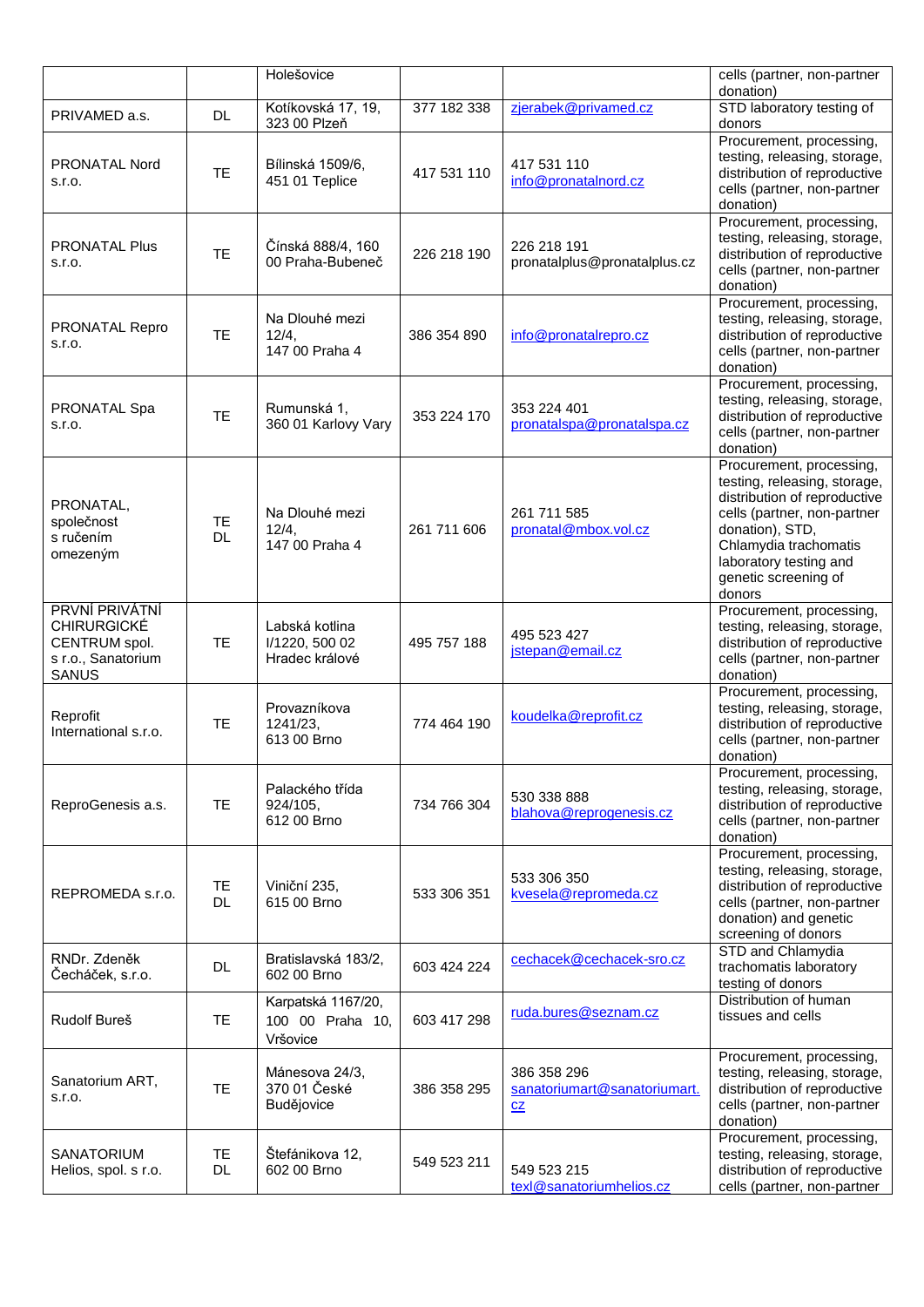|                                                                              |           |                                                    |             | okenkova@sanatoriumhelios.c                 | donation) and genetic                                                                                                                                                                                                                                                                                                                                        |
|------------------------------------------------------------------------------|-----------|----------------------------------------------------|-------------|---------------------------------------------|--------------------------------------------------------------------------------------------------------------------------------------------------------------------------------------------------------------------------------------------------------------------------------------------------------------------------------------------------------------|
|                                                                              |           |                                                    |             | $\mathbf{Z}$                                | screening of donors (only<br>autosomal recessive<br>genes)                                                                                                                                                                                                                                                                                                   |
| Sang Lab - klinická<br>laboratoř, s.r.o.                                     | DL        | Náměstí Jiřího<br>z Poděbrad 104,<br>364 01 Toužim | 602 767 618 | 353 311 514<br>david.hepnar@sanglab.cz      | STD and Chlamydia<br>trachomatis laboratory<br>testing of donors                                                                                                                                                                                                                                                                                             |
| SPADIA LAB, a.s.                                                             | <b>DL</b> | Rožnovská 241,<br>744 01 Frenštát pod<br>Radhoštěm | 599 524 808 | info@spadia.cz                              | STD and Chlamydia<br>trachomatis laboratory<br>testing of donors and<br>genetic screening of<br>donors                                                                                                                                                                                                                                                       |
| SpermBank<br>International s.r.o.                                            | <b>TE</b> | Mozartova 178/12<br>779 00 Olomouc,<br>Nová Ulice  | 602 963 635 | myspermbank@gmail.com                       | Procurement, processing,<br>testing, releasing, storage,<br>distribution of reproductive<br>cells - only sperm<br>(partner, non-partner<br>donation)                                                                                                                                                                                                         |
| Stellart s.r.o.                                                              | <b>TE</b> | Krupská 12,<br>415 01 Teplice                      | 417 539 917 | bican@stellart.cz<br>schmitzova@stellart.cz | Procurement, processing,<br>testing, releasing, storage,<br>distribution of reproductive<br>cells (partner, non-partner<br>donation)                                                                                                                                                                                                                         |
| Středomoravská<br>nemocniční a. s.                                           | DL        | Mathonova 291/1,<br>796 04 Prostějov               | 582 315 183 | 582 315 518<br>jana.zelinkova@nempv.cz      | STD laboratory testing of<br>donors                                                                                                                                                                                                                                                                                                                          |
| synlab czech s.r.o.                                                          | DL.       | U vojenské<br>nemocnice 1200,<br>169 00 Praha 6    | 602 460 370 | info@synlab.cz                              | STD laboratory testing of<br>donors                                                                                                                                                                                                                                                                                                                          |
| Šumperská<br>nemocnice a.s.                                                  | TE<br>DL  | Nerudova 640/41,<br>787 52 Šumperk                 | 583 335 001 | 583 214 691<br>nemspk@nemspk.cz             | • Procurement,<br>processing, testing,<br>releasing, storage of bone<br>tissue<br>· laboratory testing of<br>donors                                                                                                                                                                                                                                          |
| UNICA spol. s.r.o.,<br>Klinika pro léčbu<br>neplodnosti a<br>ženských nemocí | <b>TE</b> | Barvičova 53/833,<br>602 00 Brno                   | 543 421 410 | 543 421 417<br>ivf@unica.cz                 | Procurement, processing,<br>testing, releasing, storage,<br>distribution of reproductive<br>cells (partner, non-partner<br>donation)                                                                                                                                                                                                                         |
| Ústav hematologie<br>a krevní transfúze                                      | <b>TE</b> | U nemocnice 1,<br>128 20 Praha 2                   | 221 977 217 | 224 913 728<br>marek.trneny@uhkt.cz         | • Procurement,<br>processing, testing,<br>releasing of periferal<br>haematopoetic stem cells<br>and donor lymfocytes for<br>direct use<br>• Procurement.<br>processing, testing,<br>releasing, storage,<br>distribution of<br>haematopoetic stem cells<br>(BM, PB, CB) and donor<br>lymfocytes<br>• Procuremet of<br>autologous for<br>manufacturing of ATMP |
| Ústav pro péči o<br>matku a dítě                                             | TE<br>DL. | Podolské nábřeží<br>157/36,<br>147 10 Praha 4      | 296 511 206 | 296 511 296<br>sekretariat@upmd.cz          | Procurement, processing,<br>testing, releasing, storage,<br>distribution of reproductive<br>cells (partner, non-partner<br>donation) and STD<br>laboratory testing of<br>donors                                                                                                                                                                              |
| Všeobecná fakultní<br>nemocnice y Praze                                      | TE<br>DL  | U nemocnice 2.<br>128 08 Praha 2                   | 224 962 001 | 224 919 040<br>reditel@vfn.cz               | Procurement, processing,<br>testing, releasing, storage,<br>distribution of reproductive<br>cells (partner, non-partner<br>donation), STD and<br>Chlamydia trachomatis                                                                                                                                                                                       |